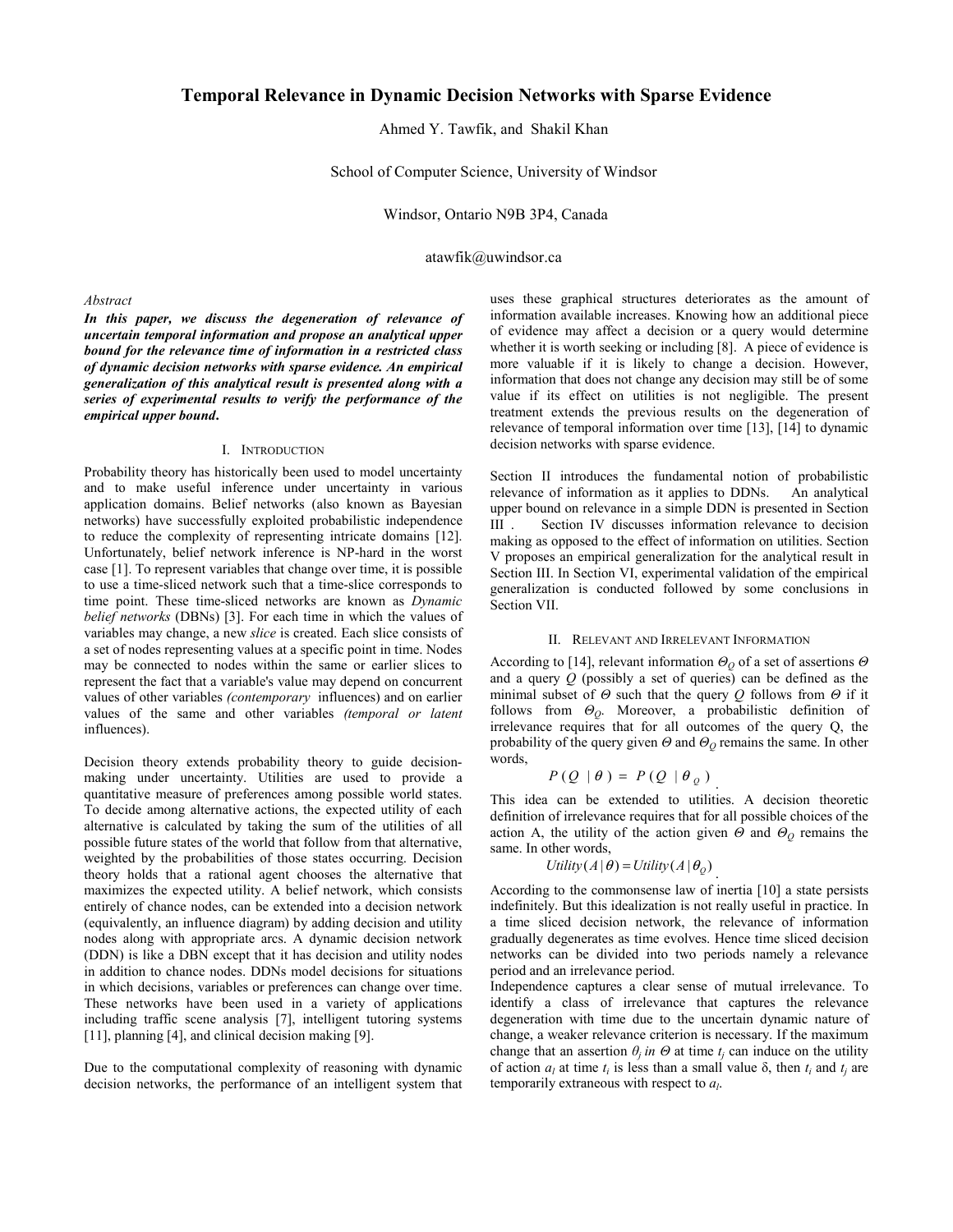*Definition .* For a binary variable (or a conjunction of binary variables)  $\Theta$  and an action  $a_l$ , the degree of relevance  $\delta$  of  $\theta$  at time  $t_i$  with respect to  $a_i$  at time  $t_i$ , can be defined as the smallest  $\delta$  that satisfies the inequality:

$$
\left|Util(a_{l_i} | \theta_j) - Util(a_{l_i} | \theta_j)\right| \leq \delta \cdot
$$

If  $\theta_i$  or  $\neg \theta_i$  contain disjunctions of mutually exclusive outcomes such as the distinct values of variables in  $\theta_i$  are not binary, it is more efficient and convenient to perform pairwise comparisons of each two of these outcomes. Hence, we extend the definition of relevance to use pairwise comparisons as follows:

*Definition*  $2$ **,** The degree of relevance of factor  $\theta$ <sub>*i*</sub> with respect to action  $a_l$  is  $\delta$  iff for all possible assignments of  $\theta_i$ , the maximum change in the utility  $Util(a_i | \theta_i)$  is less than  $\delta$ .

In the above definition,  $\delta$  represents the strength of the degree of relevance. Since our interest is in weak temporal relevance with reasonably small  $\delta$  values, we will give another definition that allows us to ignore very weak relevance:

*Definition 3.* The theory Θ can be divided into a relevant subset <sup>Θ</sup>*<sup>Q</sup>* and an extraneous subset  $\Theta_E$ .  $\Theta_Q$  answers the query  $Q$  with accuracy  $\delta$  iff for any conjunction (possibly singleton),

$$
q \subset Q, \left| \text{Util}(q \mid \Theta) - \text{Util}(q \mid \Theta_{\mathcal{Q}}) \right| \leq \delta.
$$

In this study of irrelevance, our goal it to identify the irrelevant information and define the relevant subtheory  $\Theta$ <sub>0</sub>. By precisely identifying <sup>Θ</sup>*Q,* it is possible to improve the performance of intelligent systems by reducing the size of the knowledgebase that must be considered before answering the query.

#### III. AN UPPER BOUND FOR TIME SLICED DECISION NETWORKS

An upper bound on the time duration *T* for a single variable time sliced belief network is presented in [14]. Here we proceed with a similar analysis to show that there exists a time duration *T* such that the utility of an action *a* at time  $t > t_0 + T$  changes by at most  $\delta$  depending on the evidences available at time  $t_0$ .

### *Theorem*

In a time sliced decision network, consider a fluent  $C_i$  with states  $C_i$  and  $\neg C_i$  and the four transition probabilities:

$$
P(\neg C_{i+\Delta} | C_i) = p_1, \ \ P(C_{i+\Delta} | \neg C_i) = p_2,
$$
  

$$
P(C_{i+\Delta} | C_i) = 1 - p_1, \text{ and } P(\neg C_{i+\Delta} | \neg C_i) = 1 - p_2
$$

such that  $0 < p_1, p_2 < 1$ . If the system is in state  $C_i$  then the fluent is true at time  $i$ . Let the utility of the decision  $D$  at time  $t$  is  $U_t$  (D) and let the probability of the fluent is in state  $C_t$  at time *t* be *P(C<sub>t</sub>)*. We claim that for any  $\delta \ll 1$ , there exists *T* such that  $\forall t \geq T, \left| U_t(D \mid C_0) - U_t(D \mid \neg C_0) \right| < \delta.$ 

*Proof.*  
\n
$$
U_t(D \mid C_0) = U(D \mid C_t)P(C_t \mid C_0) + U(D \mid \neg C_t)P(\neg C_t \mid C_0)
$$
\n
$$
= U(D \mid C_t) \times P(C_t \mid C_0) + U(D \mid \neg C_t)(1 - P(C_t \mid C_0))
$$
\n
$$
= (U(D \mid C_t) - U(D \mid \neg C_t))P(C_t \mid C_0) + U(D \mid \neg C_t)
$$

Now,

$$
P(C_t | C_0) = P(C_t | C_{t-1}) \times P(C_{t-1} | C_0) + P(C_t | \neg C_{t-1}) \times P(\neg C_{t-1} | C_0)
$$
  
= (1 - p<sub>1</sub>) × P(C<sub>t-1</sub> | C<sub>0</sub>) + p<sub>2</sub> × P( $\neg C_{t-1}$  | C<sub>0</sub>)  
= (1 - p<sub>1</sub>) × P(C<sub>t-1</sub> | C<sub>0</sub>) + p<sub>2</sub> × (1 - P(C<sub>t-1</sub> | C<sub>0</sub>))  
= (1 - p<sub>1</sub> - p<sub>2</sub>) × P(C<sub>t-1</sub> | C<sub>0</sub>) + p<sub>2</sub>

Using the iteration method, we can solve this recurrence relation and get,

$$
P(C_1 | C_0) = (1 - p_1 - p_2)^{-1} \times P(C_1 | C_0) + p_2 \times (1 - p_1 - p_2)^{-2} +
$$
  

$$
p_2 \times (1 - p_1 - p_2)^{-3} + \dots + p_2 \times (1 - p_1 - p_2) + p_2
$$

Summing the geometric series and substituting for  $P(C_1 | C_0)$  we have,

$$
P(Ct | C0) = p1 \times (1 - p1 - p2)t-1 \times \left[ \frac{1}{p_1 + p_2} - 1 \right] + \frac{p_2}{p_1 + p_2}
$$

Similarly,

$$
P(Ci|-C0) = (1-p1-p2)i-1 × P(C1|-C0) + p2 × (1-p1-p2)i-2 +\np2 × (1-p1-p2)i-3 + ··· + p2 × (1-p1-p2) + p2\n= p2 × (1-p1-p2)i-1 ×  $\left[1-\frac{1}{p_1+p_2}\right] + \frac{p_2}{p_1+p_2}$
$$

By Substituting for  $P(C_i | C_0)$ , we have,

$$
U_{t}(D|C_{0}) = (U(D|C_{t}) - U(D|-C_{t})) \times
$$
  
\n
$$
\left(p_{1} \times (1 - p_{1} - p_{2})^{t-1} \times \left[\frac{1}{p_{1} + p_{2}} - 1\right] + \frac{p_{2}}{p_{1} + p_{2}}\right) + U(D|-C_{t})
$$

Similarly, we have,

$$
U_{t}(D \mid \neg C_{0}) = (U(D \mid C_{t}) - U(D \mid \neg C_{t})) \times
$$
\n
$$
\left(p_{2} \times (1 - p_{1} - p_{2})^{t-1} \times \left[1 - \frac{1}{p_{1} + p_{2}}\right] + \frac{p_{2}}{p_{1} + p_{2}}\right) + U(D \mid \neg C_{t})
$$

Substituting by the above two expressions and taking the absolute value, we have,

$$
|U_{i}(D | C_{0}) - U_{i}(D | \neg C_{0})| = |U(D | C_{i}) - U(D | \neg C_{i})| \times |1 - p_{1} - p_{2}|^{t}
$$
  
Hence,

$$
\delta \geq \left| U(D \mid C_t) - U(D \mid \neg C_t) \right| \times \left| 1 - p_1 - p_2 \right|^T
$$

from the above equation, we have,

$$
T \le \frac{-\log \delta + \log |U(D | C_t) - U(D | -C_t)|}{-\log |1 - p_1 - p_2|}.
$$

Intuitively, this theorem implies that information at a particular time may not help in taking a decision at another later time if the period between the two is long enough. Here,  $|U_t(D|C_0) - U_t(D|C_0)|$  measures the effect of  $C_0$  on the utility of *D* at time *t*. In other words, having  $U_t(D|C_0) \approx U_{t-1}(D|C_0)$  implies that  $U_t(D|C_0)$  has converged.

#### IV. CONVERGENCE OF DECISIONS

So far we have considered utility convergence. Here we turn our attention to decision convergence. In a time-sliced decision network, our goal at time *t* is to pick a decision *D* that maximizes the utility  $U_t$ . Here, the question is that when does  $D$  become extraneous of  $C_0$  (a set of evidence variables at time  $t_0$ )? In other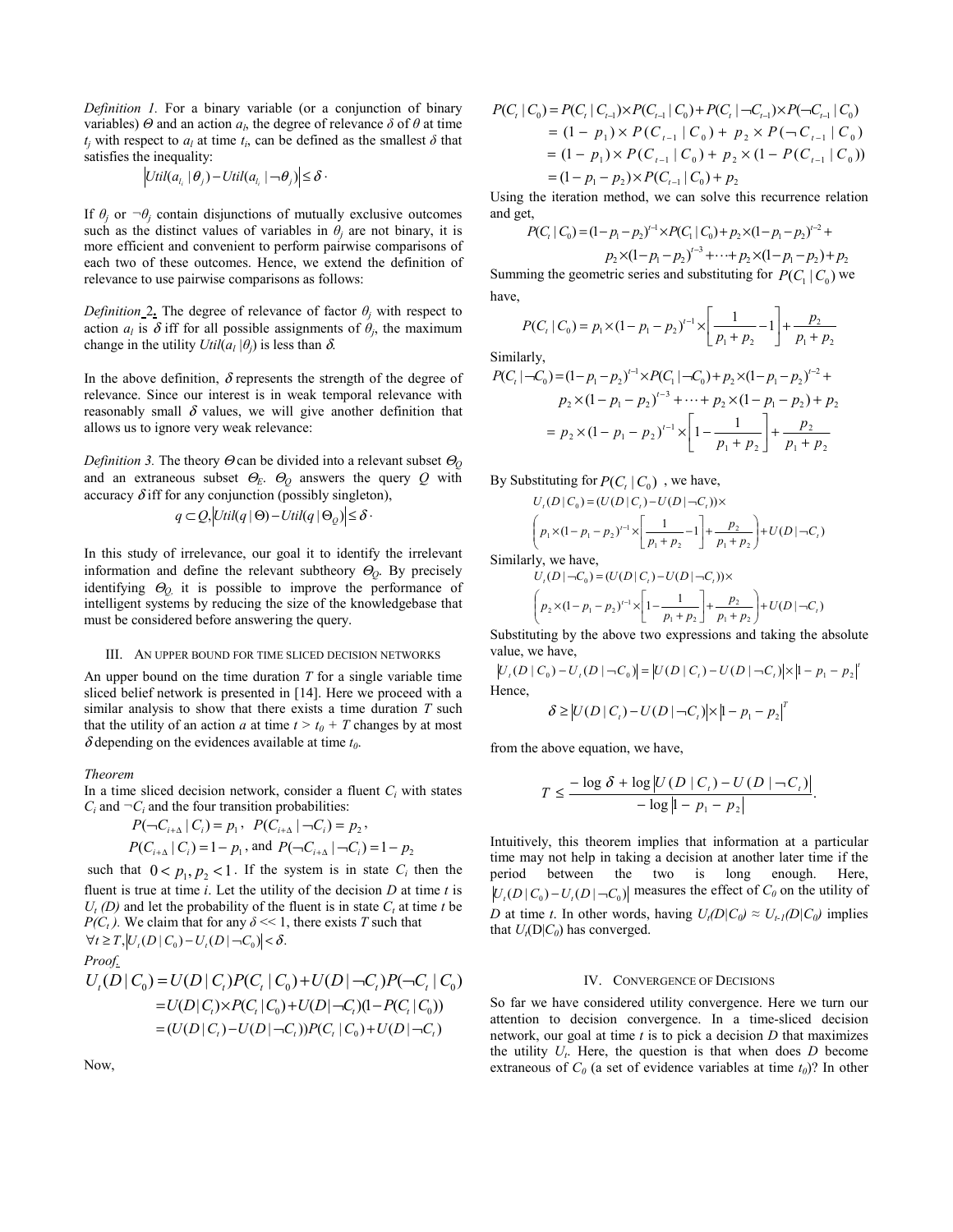words, for a one variable binary system what is the value of *T'* so that we can pick a *D* such that,  $\forall t \geq T'$ ,

$$
U_{\rm r}(D\vert C_{\rm 0})P(C_{\rm 0})+U_{\rm r}(D\vert -C_{\rm 0})P(-C_{\rm 0})>U_{\rm r}(-D\vert C_{\rm 0})P(C_{\rm 0})+U_{\rm r}(-D\vert -C_{\rm 0})P(-C_{\rm 0})
$$

We claim that decision converges faster than utilities in most cases. In this Section, we give some arguments supporting this claim. In Section VI, we present some experimental results comparing decision and utility convergence.



Figure1. A simple decision network

Consider the dynamic decision network in Figure 1. Suppose that in the above network, all the variables have two states and we have two choices of decisions namely *D* and *¬D*. Our goal is to find a time duration *T'* such that the decision is not changed by evidence at time  $t_0$ . In the present discussion we assume stationarity of the probability distribution as well as the rewards used to calculate the utility of the value nodes.

Stationarity is a common assumption in Markov decision processes. This assumption implies that the probability distribution and rewards do not change with time. Consequently, if we only have evidence at  $t_0$ , the utilities will be either monotonically increasing or monotonically decreasing with time according to the qualitative probability model in [15]. Given that the utilities  $U_t(D|C_0)$  and  $U_t(D|\neg C_0)$  converge and so do the utilities  $U_t(\neg D|C_0)$ and  $U_t(\neg D|\neg C_0)$ , we have all four utilities monotonically evolving over time. They can all be evolving in the direction (e.g. all increasing) or they may evolve in different directions (e.g. three increasing and one decreasing). Here, we examine three examples to illustrate the convergence behavior of decisions with respect to that of utilities. It is obvious that whenever utilities converge, the decision also converges because typically, a rational agent selects the decision that maximizes the expected utility.

### Example 1.

First assume that  $U_t(D|C_0)$  and  $U_t(D|\neg C_0)$  are both monotonically increasing while  $U_t(\neg D|C_0)$  and  $U_t(\neg D|\neg C_0)$  are monotonically decreasing. This situation is depicted in Figure 2.

Here we can see that decision converges between time slices 8 and 9; also notice that the utility converges between time slices 18 and 19. So clearly, decision converges faster than utility in this case.



Figure 2. Monotonically increasing and decreasing utilities

Example 2.

Consider the case when  $U_t(D|C_0)$  and  $U_t(\neg D|C_0)$  are increasing while  $U_t(D|\neg C_0)$  and  $U_t(D|C_0)$  are decreasing. This situation can be depicted as in Figure 3. In this case, the decisions are converging approximately at time slice 16 while utilities converge after time slice 22. Hence, this case also supports fast decision convergence.



Figure 3. Decision converges faster than utilities

#### Example 3.

We can see from the two examples above that in many cases, decision converges faster than utility. However, there are cases where decision and utility both takes the same time to converge. An example of this is presented in Figure 4. Here,  $U_t(\neg D|C_0)$  and  $U_t(\neg D|\neg C_0)$  converge very quickly. On the other hand,  $U_t(D|C_0)$ and  $U_t(D|\neg C_0)$  take a long time to converge. By looking at the graph we can see that in this case utility and decision both are converging almost at the same time (approximately at time slice 18).



Figure 4. Utilities and decision converge at the same time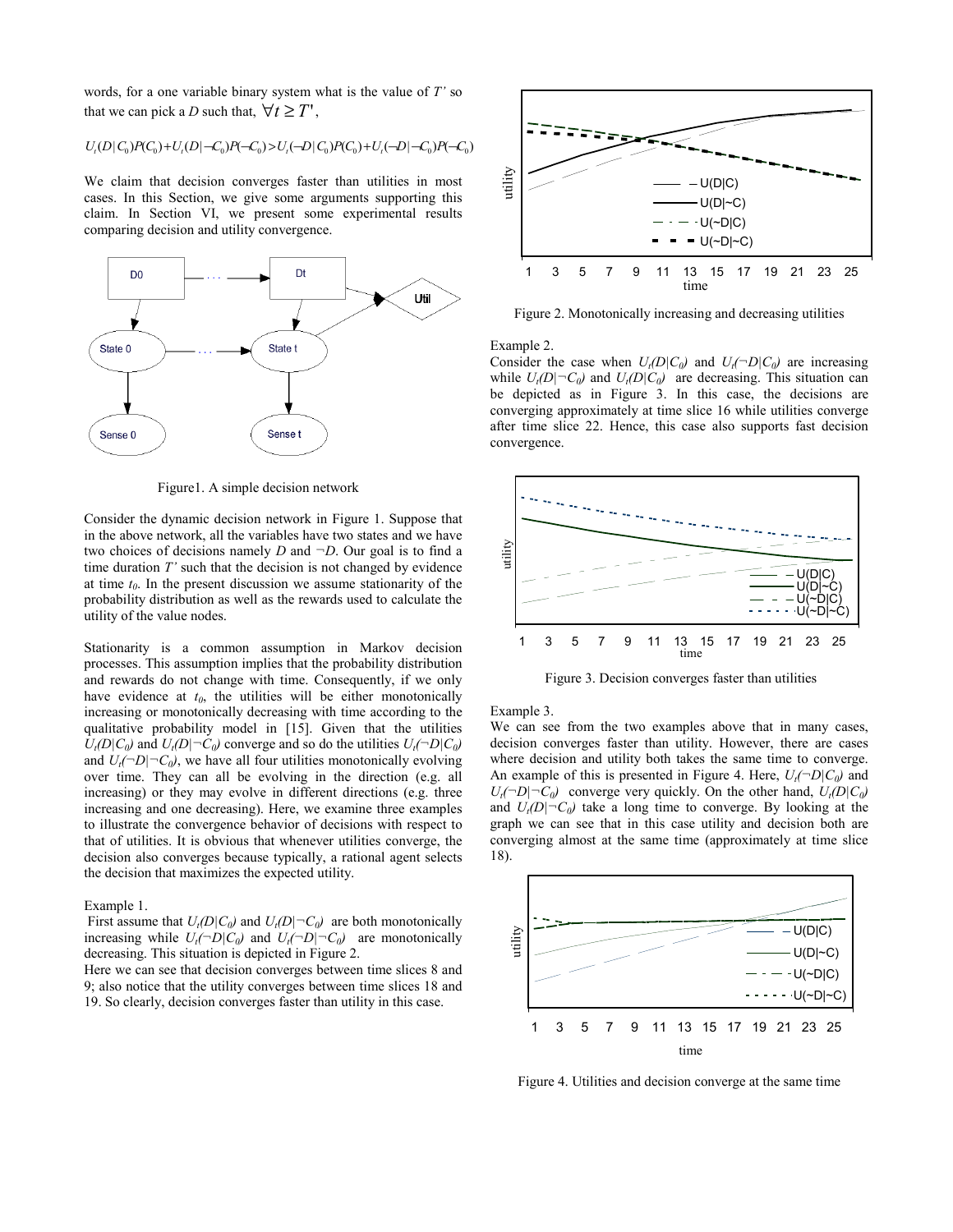To summarize, most of the time, decision converges faster than utility, but not necessarily. Section VI presents some test results to verify the validity of an empirical generalization of the theorem in Section III to general dynamic decision networks.

### V. EMPIRICAL GENERALIZATION

The analytical bound on information relevance in dynamic decision networks derived in Section III describes the behavior of a single variable system. Applying the analytical approach used in Section III to generalized networks results in complex recurrence relations that do not lend themselves to analytical solutions. To generalize the result in Section III we adopt an empirical approach. The present work is somewhat related to the study of the cutoff phenomenon in Markov chains. This phenomenon characterized by the rather sudden and fast convergence of some chains after a certain time continues to be an area of mathematical research since it was introduced in [3]. Mathematicians have developed bounds on the convergence of random walks, diffusion models, card shuffles …, etc.

The present study adopts a more heuristic, computationally efficient, and empirical approach to the problem.

To find a general upper limit on relevance time, let us consider the limit for the binary case presented in Section III

$$
T \le \frac{-\log \delta + \log |U(D \mid C_i) - U(D \mid \neg C_i)|}{-\log|1 - p_1 - p_2|}.
$$

This bound depend on the chosen accuracy level  $\delta$ , the values of the rewards  $U_t(D|C_t)$  and  $U_t(D|\neg C_t)$  as well as the transition probabilities. It is expected that any sensible generalization should depend on all three entities. Moreover, we require that the proposed generalization supports the results in Section 3 as a special case. Keeping in mind that we are looking for an upper bound, we chose to use the following expression for the empirical time bound:

$$
T \le \frac{-\log \delta + \log|Max(\Delta U)|}{-\log|Max(\Delta P)|}.
$$

The notation  $Max(\Delta U)$  represents the maximum difference in the utility table and  $Max(\Delta P)$  represents the maximum difference in any conditional probability table associated with a temporal edge. To assess the quality of this measure, we have conducted extensive experimental evaluation and the initial results are promising.

#### VI. EXPERIMENTAL EVALUATION

We have conducted several sets of experiments using five dynamic decision network models, namely Generic, Weather Forecast, Car Sales, POMDP and Time Critical. The generic network shown in Figure 1 has been used to study the behavior of multivalued networks. In these networks each node has more than two values. The weather network shown in Figure 5 represents two slices of this network that is slightly more complex than the generic network as the decision node (umbrella) depends on two nodes (forecast and weather). The car sales network extends the network in [2] by including a decision node representing the profit margin and a utility node representing the net gains. This network has four chance nodes in each time slice representing price, supply, demand, and state of the economy. Temporal edges connect supply nodes and the state of economy nodes. Figure 6 shows a time slice of this network. The POMPD network represents a partially observable Markov process with an observable chance node and an unobservable state that determines the reward. Figure 7 depicts a time slice of this network. The time critical network [6], shown in Figure 8 represents a medical intervention scenario.



Figure 8. Time-critical Network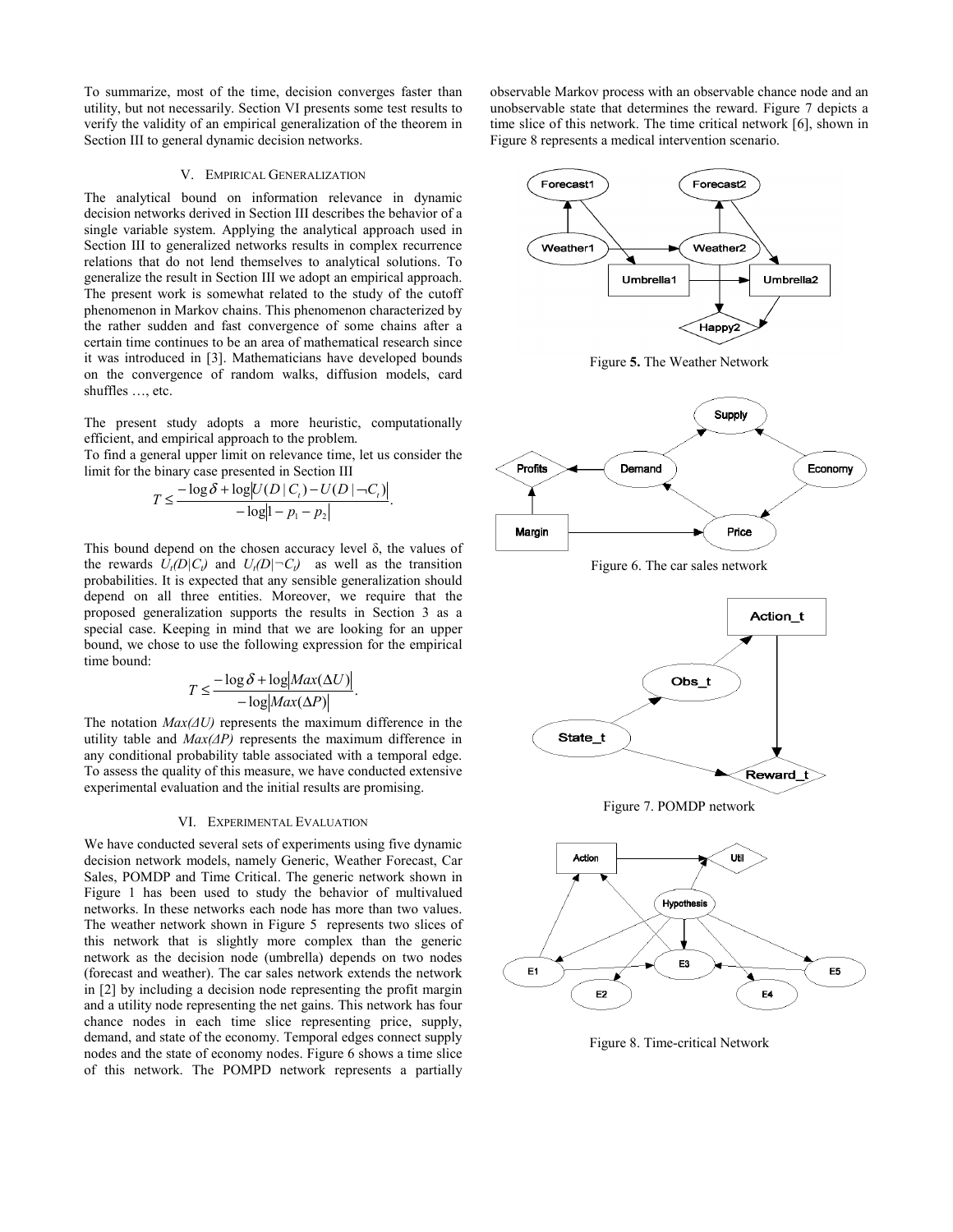# *A. Utility Convergence Results*

In each set of experiments, we use several thousands of randomly generated dynamic decision networks as indicated in Table 1 and Table 2. These test networks use randomly generated conditional probabilities and utilities. The random values are checked to eliminate inconsistent networks including networks that have utilities that differ by values smaller than the chosen  $\delta$ . All possible observations are set as evidence at time zero, one at a time, and propagated. The evaluation algorithm keeps track of the pairwise differences in utilities due to different initial evidence. The algorithm reports the relevance time by comparing these pairwise differences to  $\delta$ .

In the following discussion, the proposed predictor is considered to have under-estimated or under-predicted the relevance time if the predicted time is shorter than the actual time.

As we have mentioned previously, the complexity of decision network reasoning is in general NP-hard. So is the complexity of reasoning in DDNs. Since we use a straightforward implementation of DDNs, we have to limit our experiments in the following manner. When calculating the actual bound, we only allow a DDN to have up to C time slices, where C is a variable that depends on the nature of the network model under consideration. The more complex the network, the less number of time slices are allowed. DDNs that take more than C to converge have been eliminated from the evaluation after verifying that the predicted convergence time exceeds C. This turned out to be true in all test cases.

For the first set of experiments, we use the Generic network with binary valued nodes to show that our proof in the Section III, and our software implementation are indeed correct. The results were as expected. None of these tests produced a case where our prediction is lower than the actual time steps needed for the utility to converge. However, most practical applications use more complex multi-node networks. The next four sets of experiments consider more realistic networks. It is clear from Table 1 that the proposed bound performed well in these test cases. More than several thousands randomly generated Time Critical, POMDP and Car Sales networks failed to produce a single case where the formula was under-predicted. Moreover, the formula was underpredicted rarely for the Weather Forecast network.

Table 1. Performance of Proposed Predictor

| <b>Network</b>   | Number of<br>nodes per<br>slice |       | Delta Number Under-<br>of tests | <b>Estimated</b> | Percentage |
|------------------|---------------------------------|-------|---------------------------------|------------------|------------|
| Generic          |                                 | 0.001 | 5500                            |                  | $0\%$      |
| Weather          | $\mathfrak{D}$                  | 0.001 | 5129                            | 47               | 0.92%      |
| <b>POMDP</b>     |                                 | 0.1   | 2718                            | 0                | 0%         |
| Time<br>Critical | 6                               | 0.1   | 1705                            |                  | $0\%$      |
| Car Sales        |                                 | 0.001 | 5161                            |                  | $0\%$      |

Figure 9 shows the performance of the predicted bound for the Weather Forecast network (when delta=0.001 and the variables are binary).

For the last three sets of experiments, we used the Generic network, but this time instead of being strictly binary valued, the variables that we used are multivalued. Unfortunately, when more values are allowed, the general formula under-predicts in some cases. However, under-prediction occurred for less than 4% of all tests. Moreover, in the cases where the bound is exceeded, it was exceeded by a small number of steps. Hence, the formula might still be useful in situations where absolute certainty is not required. Since almost all the underpredictions were off by 7 or less time slices, a 'slush factor' can be added to the result of the formula to guaranty zero underestimation.



Figure 9. Convergence time of the weather forecast network

Table 2. Relevance Time for Multivalued Networks

|         |       |      | Network Number Delta Iteration Under- | Percentage |
|---------|-------|------|---------------------------------------|------------|
| Generic | 0.001 | 1124 | 12                                    | 1.07%      |
| Generic | 0.01  | 2551 | 65                                    | 2.55%      |
| Generic | 01    | 5677 | 174                                   | 3.06%      |

### *B. Decision versus Utility Relevance*

To verify the intuitions concerning relevance of information for decision making presented earlier, the experimental evaluation results are reexamined here to test our claims. The results of this reexamination are in Table 3. As expected, in most cases, decision converges faster than utilities. Here we used the Generic network with binary valued nodes.

|        | <b>Decision</b> | <b>Utility</b> |
|--------|-----------------|----------------|
| Max.   | 12              | 17             |
| Min.   |                 | 2              |
| Avg.   | 1.68            | 4.67           |
| Median | 2               |                |

Table 3. Decision versus Utility Convergence

From Table 3, we can see that the average decision convergence is much faster than the average utility convergence. Moreover, there are some cases where decision and utility takes the same time to converge.